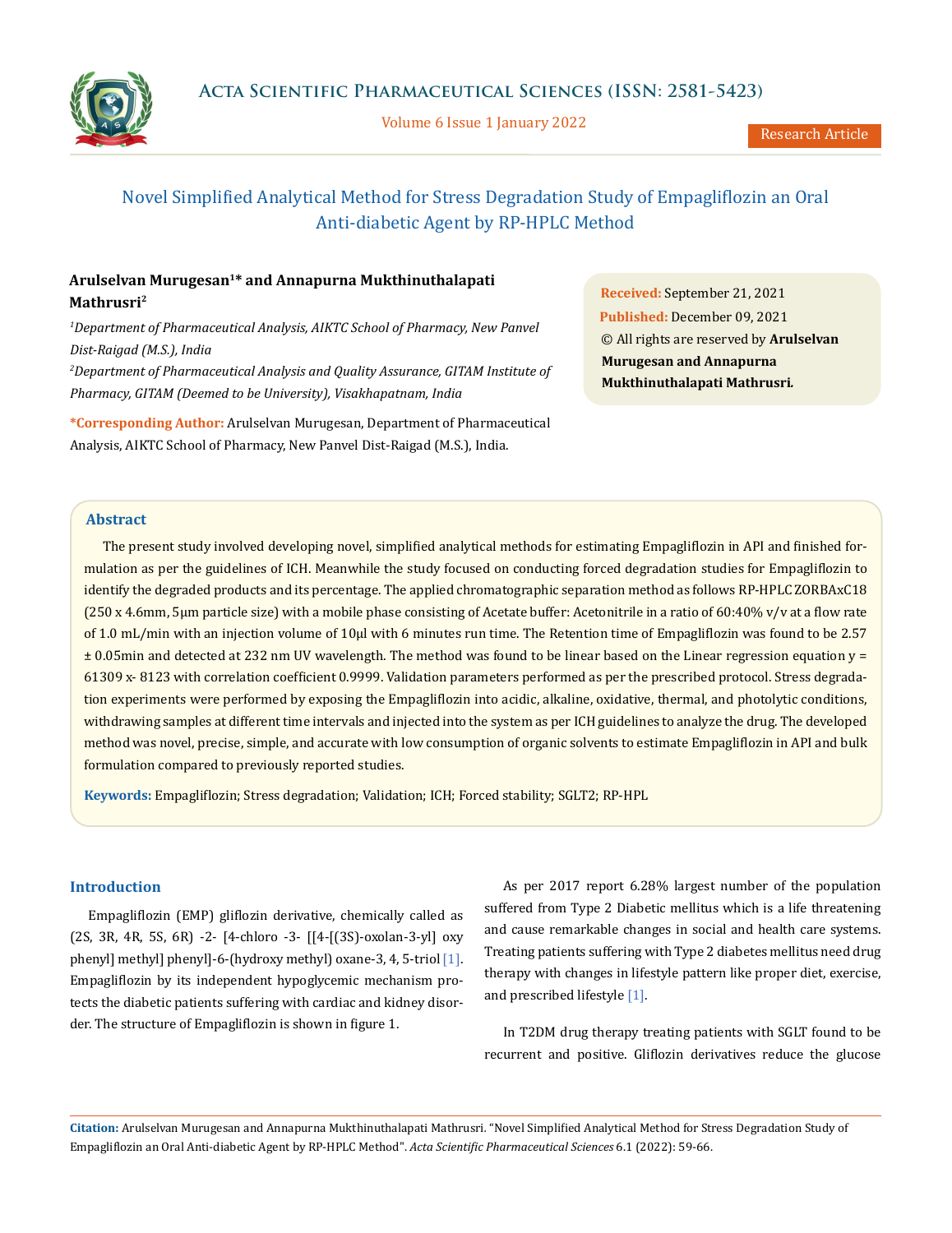

**Figure 1:** Structure of Empagliflozin.

reabsorption by kidney and improve urinary excretion of glucose thereby reducing the blood glucose level in patients suffering with Type 2 diabetic mellitus. In diabetic type 2 blood glucose level is found more and it is due to 90% absorption of glucose by SGLT, inhibiting them by gliflozin reduces the level which was highly recommended therapy nowadays. Empagliflozin by its independent hypoglycemic mechanism protects the diabetic patients suffering with cardiac and kidney disorder [2-4].

Empagliflozin was assayed by various methods and only a very limited number of single component analyses by HPLC [5-8] published by the researchers. Many combination reports of Empagliflozin with Metformin [9-11] and Linagliptin [12-15] analyzed by HPLC by utilizing various organic mobile phases. Other spectroscopic methods  $[16-18]$  adapted to assay by UV/Visible spectroscopy [19-22] and bioanalytical process [23, 24].

#### **Materials and Methods**

#### **Chemicals and reagent**

HPLC grade Acetonitrile, Sodium Acetate HPLC grade of Rankem Limited, India, HPLC grade water of SD fine-Chem ltd; Mumbai and Glacial Acetic acid HPLC grade Loba chemie Pvt Ltd; Mumbai procured to perform our research work. Empagliflozin API received as a gift sample from Supriya Life science Ltd, India. Jardiance 10 mg film coated tablets of Empagliflozin purchased from a local chemist shop.

## **Instrumentation**

For this study, HPLC system Shimadzu 2010CHT with a gradient pump connected to a UV detector, ZorbaxC18 column was used. The cumulative Data acquired from Lab solution software (5.5.2 Version). An electronic analytical weighing balance Shimadzu 0.001gm sensitive and an Equibtron Ultra-sonicator were used in this entire study with I-Therm dry air oven, UV Chamber was utilized to conduct forced degradation studies of Empagliflozin in API and bulk formulation.

## **Chromatographic parameters**

Equipment: SHIMADZU 2010CHT HPLC System

Wavelength: 232 nm

Injection volume :  $10 \mu L$ .

Flow rate: 01 mL/minute.

Run time: 6 Minutes.

Column :  $ZORBAxC_{18}$  (250 x 4.6mm, 5µm particle size)

Mobile Phase: Acetate buffer (pH 3.4): Acetonitrile (60:40)

Oven Temperature: 28°C.

#### **Preparation of sodium acetate buffer solution (pH 3.4)**

Measured and dissolved 28.6 ml glacial acetic acid with 10 ml of 50% (w/v) NaOH in a 1000 ml volumetric flask, mixed it properly and made the volume with HPLC grade water.

#### **Preparation of stock solution**

Accurately weighed and transferred 10 mg of Empagliflozin into 10ml volumetric flask. Dissolved and mixed it properly then made the volume with diluent. Diluent is the solvent used as a mobile phase in this experiment. Final concentration of the Stock solution is 1000 µg/ml.

## **Method validation**

Method validation parameters carried out for Empagliflozin as follows: Precision, Accuracy, Specificity, Linearity, Precision and Robustness as per guidelines of ICH Q2A and Q2B.

For Linearity, the series of solutions over the range of 10, 20, 30, 40, 50, 60, 100 and 120 μg/ml of Empagliflozin prepared in triplicate by diluting stock solution in mobile phase and injected into the HPLC system. Linearity graph was plotted by taking the

**Citation:** Arulselvan Murugesan and Annapurna Mukthinuthalapati Mathrusri*.* "Novel Simplified Analytical Method for Stress Degradation Study of Empagliflozin an Oral Anti-diabetic Agent by RP-HPLC Method". *Acta Scientific Pharmaceutical Sciences* 6.1 (2022): 59-66.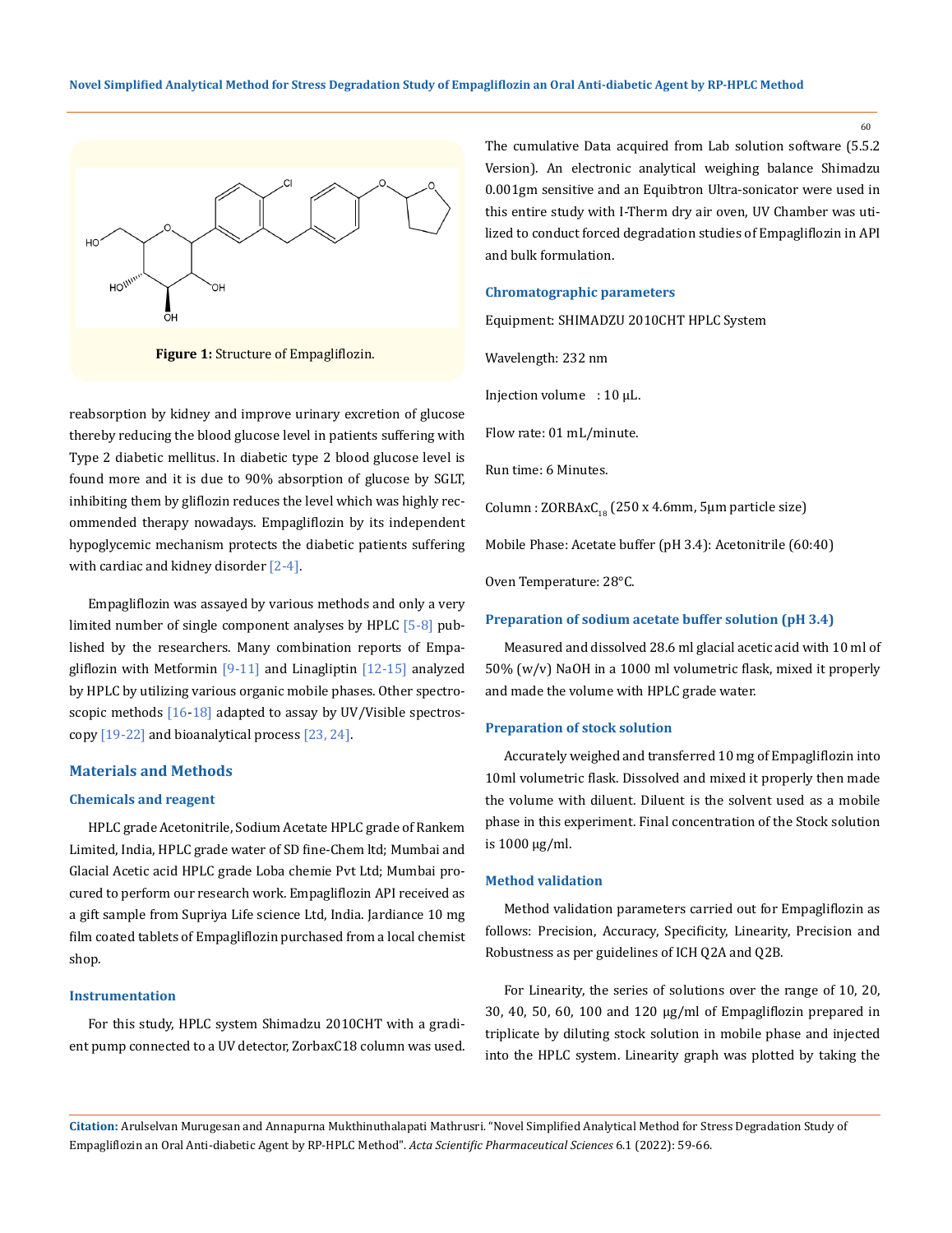61

concentration on the x-axis against the corresponding peak area on the y-axis.

 Intra and Interday Precision were performed with 5 µg/ml, 10 µg/ml, and 15 µg/ml concentration of Empagliflozin. Replicates of 3 injections with 5 µg/ml, 10 µg/ml and 15 µg/ml concentration injected into the HPLC system and its retention time, peak area were calculated for assuring its method precision.

Recovery studies conducted for Empagliflozin by adding 8  $\mu$ g/ ml, 10 µg/ml and 12 µg/ml samples into sample solution with known concentration 10 µg/ml. Addition of 8 µg/ml, 10 µg/ml and 12 µg/ml with 10 µg/ml sample stock solution gives 80%, 100% and 120% solution.

Robustness studies conducted by applying modified slight changes in the method parameters such as flow rate  $(\pm 0.2 \text{ ml})$ min), temperature  $(\pm 2\%)$  and mobile phase  $(\pm 2\%)$ .

#### **Stress degradation studies**

Drug stability of Empagliflozin in stressed conditions is studied as per the guidelines of ICH by exposing it into various stress conditions such as acidic, alkali, oxidative, Thermal and Photolytic conditions. All solutions utilized for this study were diluted from the stock solution of 1000 μg/ml as per requirements.

#### **Acidic degradation**

Untreated samples of Empagliflozin solution withdrawn from sample stock solutions 1000 µg/ml. Reflux the solution for 1 hour in a thermostat maintained at 80°C. After 1hour, withdraw the solution cool and neutralize it with 0.1N NaOH.

### **Alkali degradation**

100 µg/ml of sample stock solution refluxed in 80°C thermostat condition. After refluxing, the solution cooled and neutralized with 9 ml of 0.1N HCl. 10 µg/ml sample solution injected into HPLC system.

#### **Oxidation**

10 ml of stock solution transferred into a 250 ml round bottom flask and added 90 ml of oxidative agent 30%  $\rm H_2O_2$ . Allow the reaction to proceed for 2hours at high temperature (80ºC) for at least 2hrs with continuous shaking.

#### **Irradiation with ultraviolet light**

The powder sample of Empagliflozin spread uniformly as exposed into UV light (254 nm) for 2 days on a neat and clean surface. Dilute and inject the 10 µl sample solution after exposure into the HPLC system.

#### **Thermal degradation**

The powder sample of Empagliflozin (0.1 mg/ml) was exposed to a temperature of 80 $^{\circ}$ C for 48hrs, a diluted sample of 10  $\mu$ l was injected into the HPLC system after exposure to measure peak height, area and retention time.

#### **Assay of marketed formulation (Tablets)**

Weighed and transferred 100 mg equivalent Empagliflozin tablet powder, triturated and dissolved it in 100 ml solvent system. Filtered using 0.45 µm syringe filter and injected 10 µg/ml equivalent sample solution into HPLC system to measure its Retention time and peak area.

### **Results and Discussion**

Simplified method designed to estimate this weakly ionizable Empagliflozin drug, adopting the right method after various trials using different mobile phase composition, column, column temperature, flow rate and pH of solvent system ensured that the weakly ionizable drug is very sensitive towards its pH.

The method was developed by varying different chromatographic conditions such as detecting wavelength, mobile phase composition, and polarity of mobile phase, temperature, column, and injection volume to obtain shorter retention time and good separation.

Various solvents such as Acetonitrile, Methanol, HPLC grade water and buffers of phosphate, Acetate were used in different ratios to determine the right mobile composition. The mobile phase Acetate buffer pH 3.4 with Acetonitrile eluted the drug within 3 minutes and it consumed very low organic solvent compared to reported methods [5-8]. Improved tailing factor observed with mobile phase acetate buffer with Acetonitrile (60:40% v/v).

The proposed method showed high linearity in its peak area with concentration range of 10-120 µg/ml. The linearity results were confirmed by its value  $y = 61039x - 8123$  (r<sup>2</sup> = 0.9999). Re-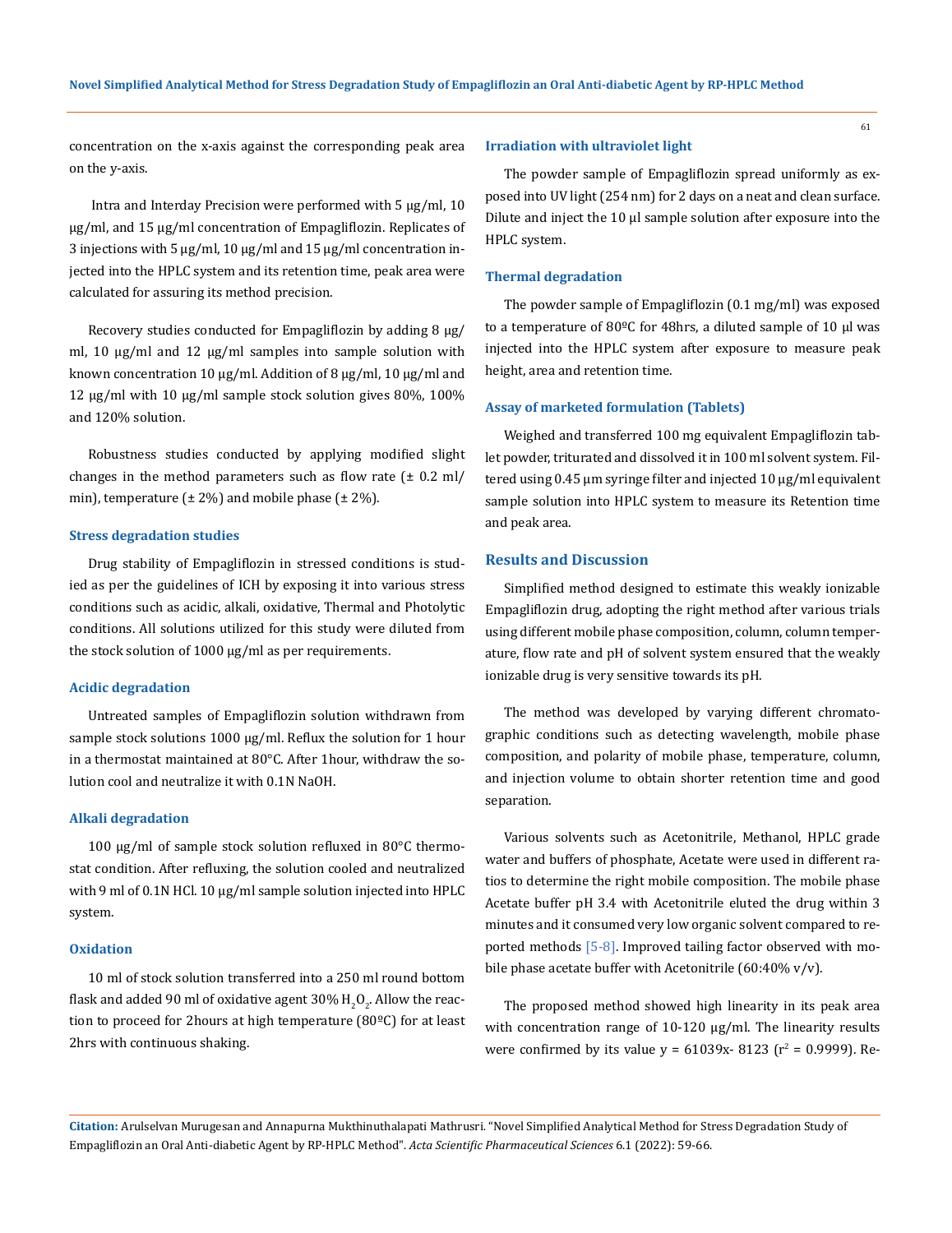62

covery results were found to be more accurate (99.55%, 99.08%, 98.41%), No deliberate variations observed in the results obtained in deliberate variation method (% RSD less than 02), % RSD for Intra-day and Inter-day precision was found to be more precise (0.25 to 0.34).

Stress degradation methods used to study the specificity of the developed method for Empagliflozin in solution and solid-state form. Solution state method involved in analyzing the analyte in solution form such as Acid, Alkaline and oxidative condition, whereas solid method involved in analyzing the drug in solid form such as Thermal and Photolytic condition. Oxidative degradation, small reduction in peak area observed indicates possible degradation compared to Acidic, Alkaline, Thermal and Photolytic conditions figure 4.

Results of various analytical validating parameters found promising and precise for our entire experimental procedure as per ICH criteria [25,26]. The peak area and value obtained for various analytical methods experimented for Empagliflozin was summarized below in Hierarchy.

The chromatogram of Blank, Sample and Standard Empagliflozin summarized in figure 2.



**Figure 2:** Chromatogram of Empagliflozin A-Blank, B-Standard, C-Sample in Optimized Condition.

# **Method validation**

### **Linearity**

The calibration curve was found to be linear for Empagliflozin with concentration range 10 to 120 µg/ml. The correlation coefficient of regression value, concentration and intercept value figure.

3, was calculated using the formula  $y = 61039x - 8123$  (r<sup>2</sup> = 0.9999) respectively and summarized in table 1.



**Figure 3:** Calibration Curve of Empagliflozin.

| S.             | <b>Injection no</b> | <b>RT</b> | <b>Concentration</b> | <b>*Mean Peak</b> |
|----------------|---------------------|-----------|----------------------|-------------------|
| N <sub>o</sub> |                     |           | $(\mu g/ml)$         | area              |
| 1              | Injection 1         | 0         | 0                    | $\theta$          |
| 2              | Injection 2         | 2.57      | 10                   | 613832            |
| 3              | Injection 3         | 2.57      | 20                   | 1235638           |
| 4              | Injection 4         | 2.57      | 30                   | 1826487           |
| 5              | Injection 5         | 2.58      | 40                   | 2452463           |
| 6              | Injection 6         | 2.58      | 50                   | 2977747           |
| 7              | Injection 7         | 2.58      | 60                   | 3694700           |
| 8              | Injection 8         | 2.57      | 100                  | 6131007           |
| 9              | Injection 9         | 2.58      | 120                  | 7357830           |
|                |                     |           | Slope                | 61309             |
|                |                     |           | Intercept            | -8122.450829      |
|                |                     |           | Coefficient Cor-     | 0.9999            |
|                |                     |           | relation value       |                   |

**Table 1**: Linearity Results.

\* Mean of three replicates.

#### **Accuracy**

The % Mean recovery for Empagliflozin is 99.55, 99.08 and 98.41 for 80%, 100% and 120*%* and these results are within acceptable limits of Empagliflozin 98-102. The % RSD for Empagliflozin was 0.43, 0.57 and 0.45 is within limit of  $\leq 2$  and its high value of recoveries at 80%, 100% and 120% concentrations indicate the performed method is accurate. The accuracy data of the proposed method is summarized in table 2A.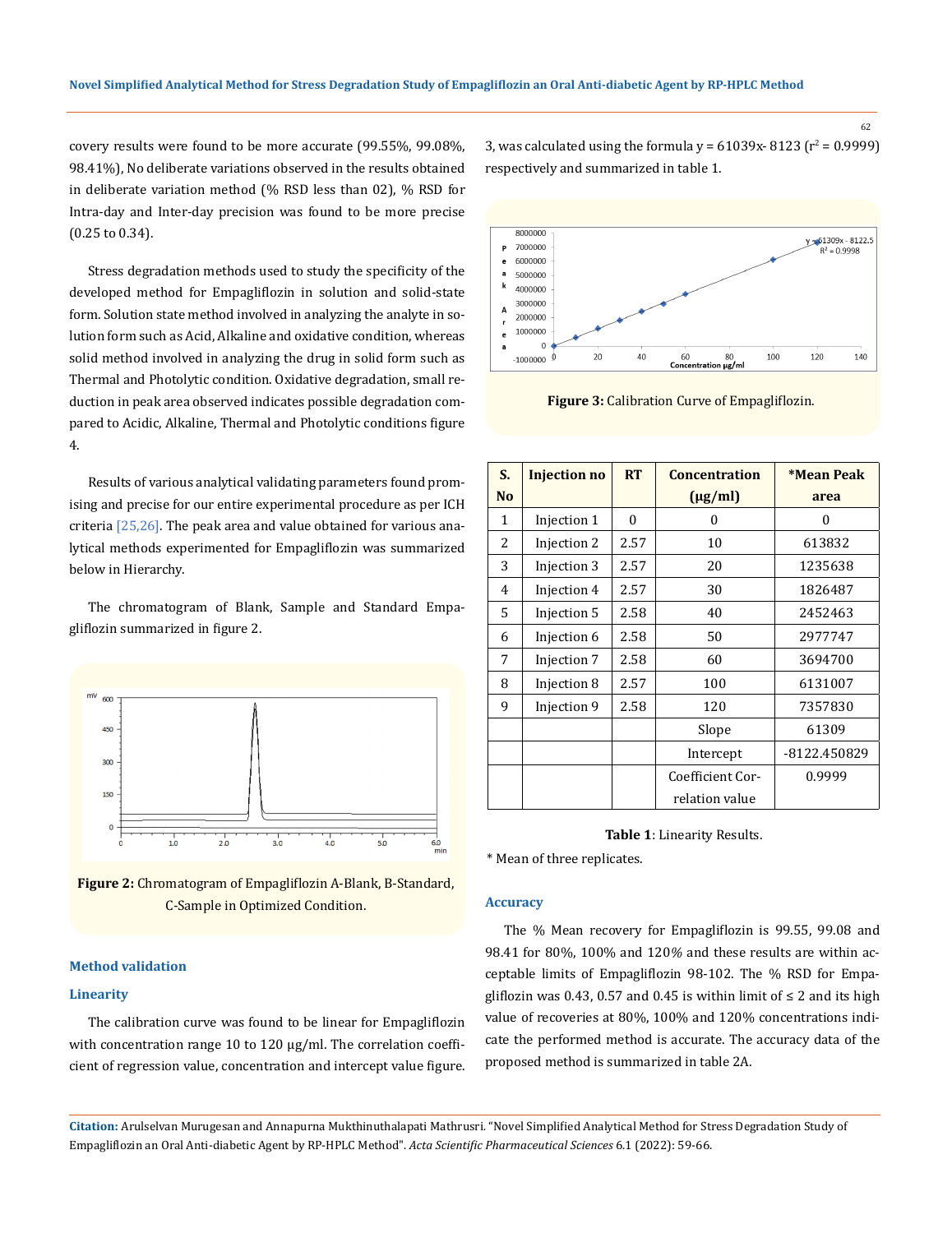| <b>Drug</b>   | <b>Spiked Conc</b><br>$(\mu g/ml)$ | <b>Total Conc</b><br>$(\mu g/ml)$ | *Mean peak area ± SD (%RSD)     | Drug found | % Recovery |
|---------------|------------------------------------|-----------------------------------|---------------------------------|------------|------------|
| Empagliflozin | $8(80\%)$                          | 18                                | $1099971.33 \pm 4775.08$ (0.43) | 17.92      | 99.55      |
|               | $10(100\%)$                        | 20                                | $1216401 \pm 6937.52$ (0.57)    | 19.82      | 99.08      |
|               | 12 (120%)                          | 22                                | $1328985.33 \pm 6009.46(0.45)$  | 21.65      | 98.41      |

#### **Table 2A:** Recovery studies values of Empagliflozin.

\*Mean of three replicates.

| <b>Drug</b>   | <b>Concentration</b> | Intra-day            |         | Inter-day            |         |
|---------------|----------------------|----------------------|---------|----------------------|---------|
|               | $(\mu g/ml)$         | *Mean peak area ± SD | $%$ RSD | *Mean peak area ± SD | $%$ RSD |
| Empagliflozin |                      | $217594 \pm 747.14$  | 0.34    | $218970 \pm 544$     | 0.25    |
|               | 10                   | $613159 \pm 2025$    | 0.33    | $611914 \pm 1735$    | 0.28    |
|               | 15                   | $823856 \pm 2026.11$ | 0.25    | $825106 \pm 2186.40$ | 0.26    |

**Table 2B:** Intermediate and Method Precision studies of Empagliflozin.

\*Mean of three replicates.

## **Precision**

Intra-day Precision and Inter-day precision of Empagliflozin calculated by injecting 5, 10 and 15 µg/ml samples of three replicates into HPLC system, it was found to be more precise. The % RSD of both the methods was found 0.25 to 0.34 and 0.25 to 0.28 indicates that the method was precise and reproducible.

# **Robustness**

Deliberate changes in validation parameters didn't alter the robustness of the developed method. Robustness value for different parameters like Flow rate, Temperature and Mobile phase were summarized in table 3. The % RSD was found to be less than 02% for Empagliflozin and no significant changes in the entire procedure which indicates the method is Robust.

## **Analysis of marketed formulation**

The percentage purity of the six replicate samples found to be within the limit and the amount recovered for the assay method found to be 9.94 mg and % purity is 99.37. Reported % purity of Empagliflozin found within the limit as per pharmacopeia.

| S. No | <b>Parameters</b> | <b>Condition</b>       | <i>*Mean peak area ± SD (%RSD)</i> |  |
|-------|-------------------|------------------------|------------------------------------|--|
| 1     | Flow rate         | $(0.8 \text{ ml/min})$ | $612896 \pm 6913$ (1.13)           |  |
| 2     | Flow rate         | $(1.0 \text{ ml/min})$ |                                    |  |
| 3     | Flow rate         | $(1.2 \text{ ml/min})$ |                                    |  |
| 4     | Mobile phase      | (58:42)                | $613086 \pm 2097$ (0.34)           |  |
| 5     | Mobile phase      | (60:40)                |                                    |  |
| 6     | Mobile phase      | (62:38)                |                                    |  |
| 7     | Temperature       | $26^{\circ}$ C         | $608960 \pm 5371 (0.88)$           |  |
| 8     | Temperature       | $28^{\circ}$ C         |                                    |  |
| 9     | Temperature       | $30^{\circ}$ C         |                                    |  |

**Table 3:** Result of robustness method.

\*Mean of three replicates.

**Citation:** Arulselvan Murugesan and Annapurna Mukthinuthalapati Mathrusri*.* "Novel Simplified Analytical Method for Stress Degradation Study of Empagliflozin an Oral Anti-diabetic Agent by RP-HPLC Method". *Acta Scientific Pharmaceutical Sciences* 6.1 (2022): 59-66.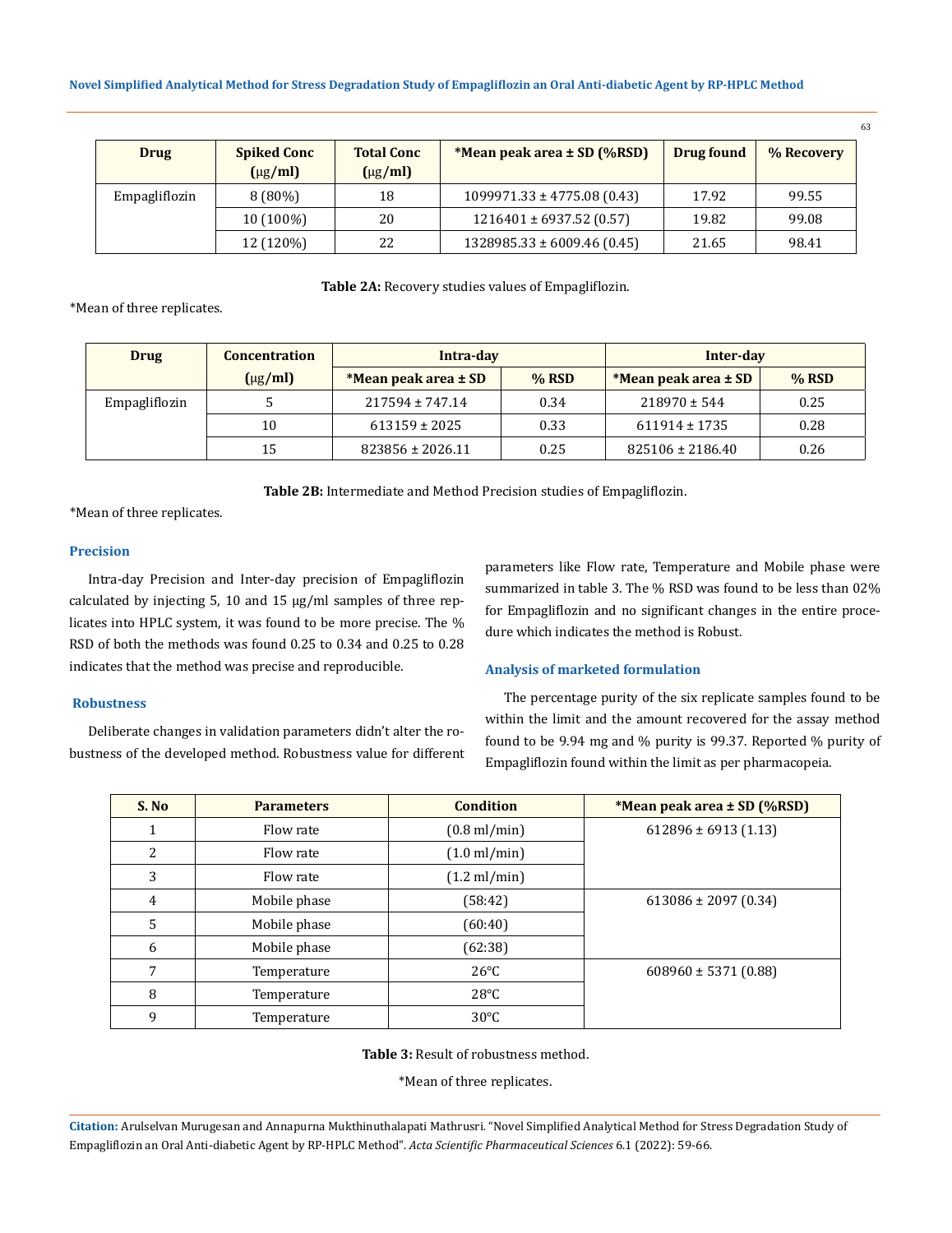| <b>Formulation</b> | <b>Labeled</b><br><b>Amount</b><br>found $*(mg)$<br>claim $(mg)$ |      | <b>Recovery</b><br>$*$ (%) |  |
|--------------------|------------------------------------------------------------------|------|----------------------------|--|
| Brand 1            | 10                                                               | 9.94 | 99.37                      |  |

 **Table 4:** Assay estimation of Empagliflozin. \*Mean of Six replicates.

## **Stress degradation studies**

Stress degradation studies conducted as per the ICH guidelines and the drug Empagliflozin doesn't degrade in acidic, thermal, and photolytic method whereas the drug degrades in presence of basic and oxidative hydrolysis process figure 4. Amount of degraded drug products recovered in acidic, basic, oxidative, Thermal and Photolytic conditions (0.84%, 2.73%, 5.05%, 1.44% and 0.93%) summarized and reported in table 5.

| <b>Stress Condition</b>        | *Mean<br>peak area | Drug re-<br>covered<br>(%) | Drug de-<br>composed<br>(%) |
|--------------------------------|--------------------|----------------------------|-----------------------------|
| Standard drug (un-<br>treated) | 613872             | 100                        |                             |
| Acidic degradation             | 608741             | 99.16                      | 0.84                        |
| Alkaline degradation           | 597100             | 97.27                      | 2.73                        |
| Oxidative degradation          | 582856             | 94.95                      | 5.05                        |
| Thermal degradation            | 605037             | 98.56                      | 1.44                        |
| Photolytic degradation         | 608170             | 99.07                      | 0.93                        |

**Table 5**: Data of Stress degradation studies Empagliflozin. \* Mean of three replicates.



**Figure 5:** Chromatogram of Empagliflozin in Photolytic degradation A- Blank, B-Standard, C-Acidic, D-Alkaline, E-Oxidative, F- Thermal, G-Photolytic degradation.

## **Conclusion**

This research work found promising in all parameters in eluting the analyte in less time by consuming low organic solvents. Intraday precision and Interday precision % RSD values indicates the designed method has less than 2% RSD value without any significant variable changes. In Linearity regression method the peak area increases with the increasing concentration of sample. Our method can perform estimation of Empagliflozin in different laboratory conditions. Degradation studies practically proved that weakly ionizable flozin derivatives can also alter its nature in stress conditions such as basic and oxidative conditions. Altering forced degradation studies may be useful in identifying the various degraded products and can be analyzed by the LCMS method. This simplified method consumes less organic solvent and at the same time it elutes the analyte within a short period of time.

## **Acknowledgment**

The authors felt grateful and happy the way we received support from Anjuman-I-Islam Kalsekar Technical Campus School of Pharmacy allowing us to conduct the research work in their Central Instrument Room (CIR) facility.

# **Conflict of Interest**

Author declares No conflict of interest for this research work.

#### **Bibliography**

- 1. Harsharan PS., *et al*[. "Sodium Glucose Co-Transporters-2](https://www.researchgate.net/publication/278678046_Sodium_Glucose_Co-Transporter-2_SGLT2_Inhibitors_as_a_New_Class_of_Anti-diabetic_Drugs_Pharmacokinetics_Efficacy_and_Clinical_significance) [\(SGLT2\) Inhibitors as a New Class of Anti-diabetic Drugs:](https://www.researchgate.net/publication/278678046_Sodium_Glucose_Co-Transporter-2_SGLT2_Inhibitors_as_a_New_Class_of_Anti-diabetic_Drugs_Pharmacokinetics_Efficacy_and_Clinical_significance) [Pharmacokinetics, Efficacy and Clinical Significance".](https://www.researchgate.net/publication/278678046_Sodium_Glucose_Co-Transporter-2_SGLT2_Inhibitors_as_a_New_Class_of_Anti-diabetic_Drugs_Pharmacokinetics_Efficacy_and_Clinical_significance) *Interna[tional Journal of Pharmaceutical Science Review and Research](https://www.researchgate.net/publication/278678046_Sodium_Glucose_Co-Transporter-2_SGLT2_Inhibitors_as_a_New_Class_of_Anti-diabetic_Drugs_Pharmacokinetics_Efficacy_and_Clinical_significance)* [33.1 \(2015\): 40-47.](https://www.researchgate.net/publication/278678046_Sodium_Glucose_Co-Transporter-2_SGLT2_Inhibitors_as_a_New_Class_of_Anti-diabetic_Drugs_Pharmacokinetics_Efficacy_and_Clinical_significance)
- 2. [Misra M. "SGLT2 inhibitors: a promising new therapeutic op](https://pubmed.ncbi.nlm.nih.gov/23356840/)[tion for treatment of type 2 diabetes mellitus".](https://pubmed.ncbi.nlm.nih.gov/23356840/) *Journal of Phar[macy and Pharmacology](https://pubmed.ncbi.nlm.nih.gov/23356840/)* 65.3 (2013): 317-327.
- 3. [Nair S and Wilding JP. "Sodium glucose co-transporter 2 in](https://pubmed.ncbi.nlm.nih.gov/19892839/)[hibitors as a new treatment for diabetes mellitus".](https://pubmed.ncbi.nlm.nih.gov/19892839/) *Journal of [Clinical Endocrinology and Metabolism](https://pubmed.ncbi.nlm.nih.gov/19892839/)* 95.1 (2010): 34-42.
- 4. [Wright EM and Turk E. "The sodium/glucose co-transport](https://pubmed.ncbi.nlm.nih.gov/12748858/) family SLC5". *Pflügers Archiv* [447.5 \(2014\): 510-518.](https://pubmed.ncbi.nlm.nih.gov/12748858/)

**Citation:** Arulselvan Murugesan and Annapurna Mukthinuthalapati Mathrusri*.* "Novel Simplified Analytical Method for Stress Degradation Study of Empagliflozin an Oral Anti-diabetic Agent by RP-HPLC Method". *Acta Scientific Pharmaceutical Sciences* 6.1 (2022): 59-66.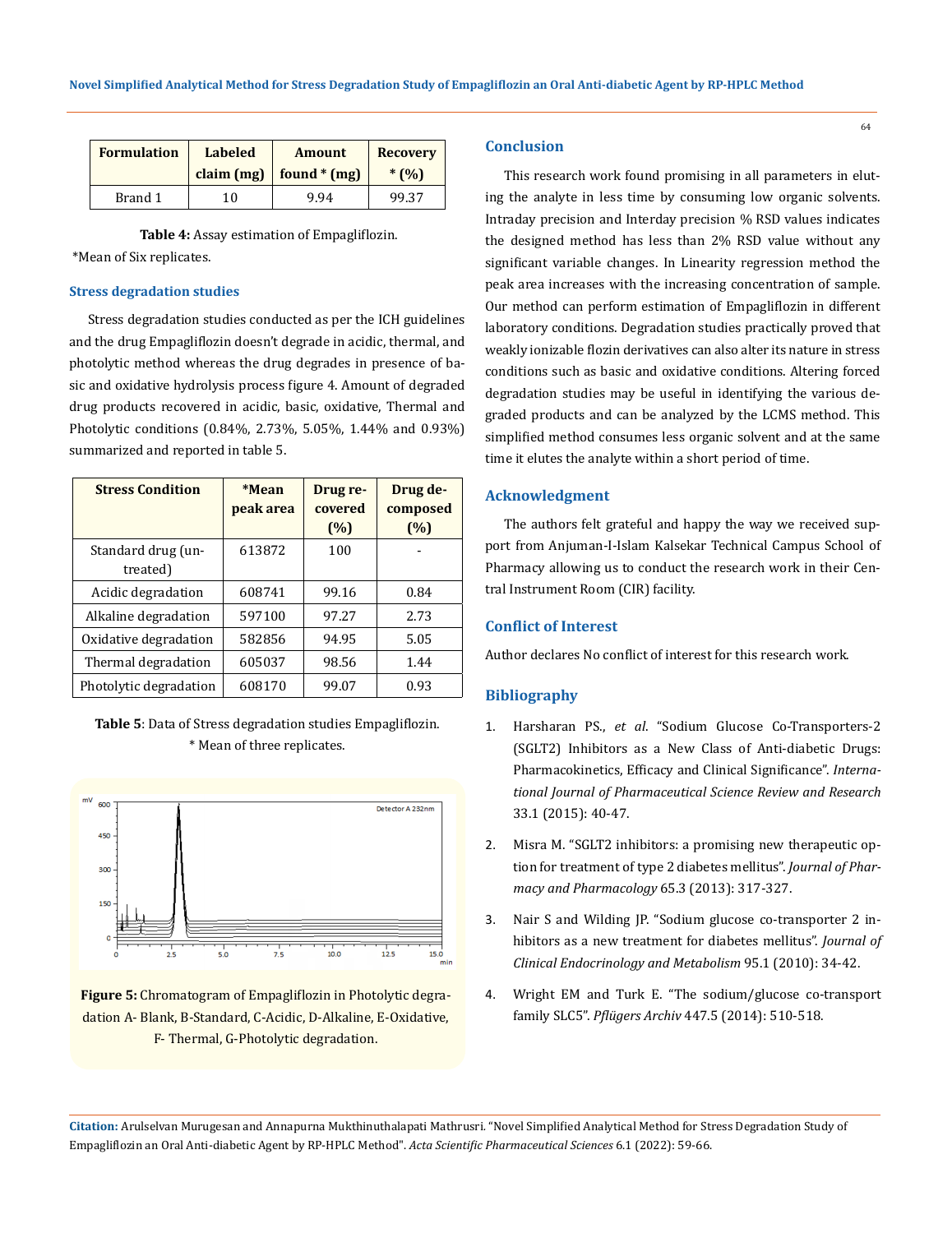- 5. [N Padmaja and G Veerabhadram. "Development and Validation](https://ijpsr.com/bft-article/development-and-validation-of-a-novel-stability-indicating-rp-hplc-method-for-the-determination-of-empagliflozin-in-bulk-and-pharmaceutical-dosage-form/)  [of a Novel Stability-Indicating RP-HPLC Method for the deter](https://ijpsr.com/bft-article/development-and-validation-of-a-novel-stability-indicating-rp-hplc-method-for-the-determination-of-empagliflozin-in-bulk-and-pharmaceutical-dosage-form/)[mination of Empagliflozin in Bulk and Pharmaceutical Dosage](https://ijpsr.com/bft-article/development-and-validation-of-a-novel-stability-indicating-rp-hplc-method-for-the-determination-of-empagliflozin-in-bulk-and-pharmaceutical-dosage-form/)  Form". *[International Journal of Pharmaceutical Science and Re](https://ijpsr.com/bft-article/development-and-validation-of-a-novel-stability-indicating-rp-hplc-method-for-the-determination-of-empagliflozin-in-bulk-and-pharmaceutical-dosage-form/)search* [7.11 \(2016\): 4523-4530.](https://ijpsr.com/bft-article/development-and-validation-of-a-novel-stability-indicating-rp-hplc-method-for-the-determination-of-empagliflozin-in-bulk-and-pharmaceutical-dosage-form/)
- 6. Mounika P Siridevi., *et al*[. "RP-HPLC Method for Quantification](https://www.researchgate.net/publication/338256755_RP-HPLC_Method_for_Quantification_of_Empagliflozin_in_Pharmaceutical_Formulation)  [of Empagliflozin in Pharmaceutical Formulation".](https://www.researchgate.net/publication/338256755_RP-HPLC_Method_for_Quantification_of_Empagliflozin_in_Pharmaceutical_Formulation) *Asian Jour[nal of Pharmaceutical Technology](https://www.researchgate.net/publication/338256755_RP-HPLC_Method_for_Quantification_of_Empagliflozin_in_Pharmaceutical_Formulation)* 9.3 (2019): 208-211.
- 7. Madhurima Basak., *et al*[. "A Rapid and Sensitive RP-HPLC](https://www.researchgate.net/publication/335760101_A_rapid_and_sensitive_rp-hplc_method_for_the_quantitative_analysis_of_empagliflozin_in_bulk_and_pharmaceutical_dosage_form)  [method for the Quantitative Analysis of Empagliflozin in bulk](https://www.researchgate.net/publication/335760101_A_rapid_and_sensitive_rp-hplc_method_for_the_quantitative_analysis_of_empagliflozin_in_bulk_and_pharmaceutical_dosage_form)  [and Pharmaceutical Dosage Form".](https://www.researchgate.net/publication/335760101_A_rapid_and_sensitive_rp-hplc_method_for_the_quantitative_analysis_of_empagliflozin_in_bulk_and_pharmaceutical_dosage_form) *International Journal of Ap[plied Pharmaceutics](https://www.researchgate.net/publication/335760101_A_rapid_and_sensitive_rp-hplc_method_for_the_quantitative_analysis_of_empagliflozin_in_bulk_and_pharmaceutical_dosage_form)* 11.5 (2019): 60-65.
- 8. Sushil D., *et al*[. "Development and Validation of Stability In](https://ajpaonline.com/AbstractView.aspx?PID=2016-6-4-2)[dicating RP-HPLC Method for Empagliflozin".](https://ajpaonline.com/AbstractView.aspx?PID=2016-6-4-2) *Asian Journal of [Pharmaceutical Analysis](https://ajpaonline.com/AbstractView.aspx?PID=2016-6-4-2)* 6.4 (2016): 201-206.
- 9. [Vinay Kumar D and JVLN Seshagiri Rao. "A New Validated Sta](http://irjpms.com/wp-content/uploads/2018/07/IRJPMS-V1N5P56-18.pdf)[bility Indicating RP-HPLC Method for Simultaneous Estima](http://irjpms.com/wp-content/uploads/2018/07/IRJPMS-V1N5P56-18.pdf)[tion of Metformin Hydrochloride and Empagliflozin in Tablet](http://irjpms.com/wp-content/uploads/2018/07/IRJPMS-V1N5P56-18.pdf)  Dosage Forms". *[International Research Journal of Pharmacy](http://irjpms.com/wp-content/uploads/2018/07/IRJPMS-V1N5P56-18.pdf)  [and Medical Sciences](http://irjpms.com/wp-content/uploads/2018/07/IRJPMS-V1N5P56-18.pdf)* 1.5 (2018): 16-22.
- 10. [Syed Irfan Ali and Bharath Rathna Kumar P. "Stability Indicat](https://ajrconline.org/AbstractView.aspx?PID=2017-10-6-11)[ing Simultaneous Estimation of Metformin and Empagliflozin](https://ajrconline.org/AbstractView.aspx?PID=2017-10-6-11)  [in Pharmaceutical Tablet Dosage form by RP-HPLC".](https://ajrconline.org/AbstractView.aspx?PID=2017-10-6-11) *Asian [Journal of Research in Chemistry](https://ajrconline.org/AbstractView.aspx?PID=2017-10-6-11)* 10.6 (2017): 783-788.
- 11. Nachiket S Dighe., *et al*[. "Simultaneous Estimation, Validation](https://www.researchgate.net/publication/333273679_Simultaneous_Estimation_Validation_and_Force_Degradation_Study_of_Metformin_Hydrochloride_and_Empagliflozin_by_RP-HPLC_Method)  [and Force Degradation Study of Metformin Hydrochloride and](https://www.researchgate.net/publication/333273679_Simultaneous_Estimation_Validation_and_Force_Degradation_Study_of_Metformin_Hydrochloride_and_Empagliflozin_by_RP-HPLC_Method)  [Empagliflozin by RP-HPLC Method".](https://www.researchgate.net/publication/333273679_Simultaneous_Estimation_Validation_and_Force_Degradation_Study_of_Metformin_Hydrochloride_and_Empagliflozin_by_RP-HPLC_Method) *Research Journal of Sci[ence and Technology](https://www.researchgate.net/publication/333273679_Simultaneous_Estimation_Validation_and_Force_Degradation_Study_of_Metformin_Hydrochloride_and_Empagliflozin_by_RP-HPLC_Method)* 11.2 (2019): 135-147.
- 12. [Sharmila Donepudi and Suneetha Achanta. "Validated HPLC-](https://innovareacademics.in/journals/index.php/ijap/article/view/24662)[UV method for simultaneous estimation of Linagliptin and](https://innovareacademics.in/journals/index.php/ijap/article/view/24662)  Empagliflozin in human plasma". *[International Journal of Ap](https://innovareacademics.in/journals/index.php/ijap/article/view/24662)[plied Pharmaceutics](https://innovareacademics.in/journals/index.php/ijap/article/view/24662)* 10.3 (2018): 56-61.
- 13. Nagunath Sirigiri., *et al*[. "Stability indicating method devel](http://scholarsmepub.com/wp-content/uploads/2018/08/SJMPS-48-884-896-c.pdf)[opment and validation for simultaneous Estimation of Lina](http://scholarsmepub.com/wp-content/uploads/2018/08/SJMPS-48-884-896-c.pdf)[gliptin and Empagliflozin in tablets by HPLC".](http://scholarsmepub.com/wp-content/uploads/2018/08/SJMPS-48-884-896-c.pdf) *Saudi Journal of [Medical and Pharmaceutical Sciences](http://scholarsmepub.com/wp-content/uploads/2018/08/SJMPS-48-884-896-c.pdf)* 4.8 (2018): 884-896.
- 14. Wael Abu Dayyih., *et al*[. "Development and Validation of a](https://www.researchgate.net/publication/348523962_Development_and_Validation_of_a_Stability-Indicating_HPLC_Method_for_Empagliflozin_and_Linagliptin_in_Tablet_Dosage_Form)  [Stability-Indicating HPLC Method for Empagliflozin and Lina-](https://www.researchgate.net/publication/348523962_Development_and_Validation_of_a_Stability-Indicating_HPLC_Method_for_Empagliflozin_and_Linagliptin_in_Tablet_Dosage_Form)

gliptin in Tablet Dosage Form". *[Asian Journal of Chemistry](https://www.researchgate.net/publication/348523962_Development_and_Validation_of_a_Stability-Indicating_HPLC_Method_for_Empagliflozin_and_Linagliptin_in_Tablet_Dosage_Form)* 33.2 [\(2021\): 484-488.](https://www.researchgate.net/publication/348523962_Development_and_Validation_of_a_Stability-Indicating_HPLC_Method_for_Empagliflozin_and_Linagliptin_in_Tablet_Dosage_Form)

- 15. T Naga Ravi Kiran., *et al*[. "Development and Validation of RP-](https://www.indianjournals.com/ijor.aspx?target=ijor:ajpa&volume=10&issue=3&article=001)[HPLC Method for the Simultaneous Estimation of Linagliptin,](https://www.indianjournals.com/ijor.aspx?target=ijor:ajpa&volume=10&issue=3&article=001)  [Empagliflozin and Metformin in Solid Dosage Forms".](https://www.indianjournals.com/ijor.aspx?target=ijor:ajpa&volume=10&issue=3&article=001) *Asian [Journal of Pharmaceutical Analysis](https://www.indianjournals.com/ijor.aspx?target=ijor:ajpa&volume=10&issue=3&article=001)* 10.3 (2020): 117-124.
- 16. RP Bhole., *et al*[. "Stability Indicating HPTLC Method for Si](https://www.tandfonline.com/doi/abs/10.1080/22297928.2017.1279567)[multaneous Estimation of Empagliflozin and Linagliptin in](https://www.tandfonline.com/doi/abs/10.1080/22297928.2017.1279567)  Pharmaceutical Formulation". *[Analytical Chemistry Letters](https://www.tandfonline.com/doi/abs/10.1080/22297928.2017.1279567)* 7.1 [\(2017\): 76-85.](https://www.tandfonline.com/doi/abs/10.1080/22297928.2017.1279567)
- 17. [Bassam M Ayoub and Shereen Mowaka. "LC-MS/MS Determi](https://pubmed.ncbi.nlm.nih.gov/28383657/)[nation of Empagliflozin and Metformin".](https://pubmed.ncbi.nlm.nih.gov/28383657/) *Journal of Chromatographic Science* [55.7 \(2017\): 742-747.](https://pubmed.ncbi.nlm.nih.gov/28383657/)
- 18. Mohamed Rizk., *et al*[. "Thermo analytical study and purity](https://chemrj.org/download/vol-5-iss-4-2020/chemrj-2020-05-04-6-20.pdf)  [determination of Anti-diabetic drugs Linagliptin and Empa](https://chemrj.org/download/vol-5-iss-4-2020/chemrj-2020-05-04-6-20.pdf)gliflozin in drug substances". *[Chemistry Research Journal](https://chemrj.org/download/vol-5-iss-4-2020/chemrj-2020-05-04-6-20.pdf)* 5.4 [\(2020\): 6-20.](https://chemrj.org/download/vol-5-iss-4-2020/chemrj-2020-05-04-6-20.pdf)
- 19. Shaik Bima Benazir., *et al*[. "Method Development and Vali](https://ajpaonline.com/AbstractView.aspx?PID=2021-11-2-11)[dation of Empagliflozin in Bulk and Pharmaceutical Dosage](https://ajpaonline.com/AbstractView.aspx?PID=2021-11-2-11)  Form using UV Spectroscopy". *[Asian Journal of Pharmaceutical](https://ajpaonline.com/AbstractView.aspx?PID=2021-11-2-11) Analysis* [11.2 \(2021\): 123-126.](https://ajpaonline.com/AbstractView.aspx?PID=2021-11-2-11)
- 20. Sushil D Patil., *et al*[. "Development and Validation of Simple](https://www.researchgate.net/publication/319958176_Development_and_Validation_of_Simple_UV-Spectrophotometric_Method_for_the_Determination_of_Empagliflozin)  [UV- Spectrophotometric Method for the Determination of](https://www.researchgate.net/publication/319958176_Development_and_Validation_of_Simple_UV-Spectrophotometric_Method_for_the_Determination_of_Empagliflozin)  Empagliflozin". *[Asian Journal of Pharmaceutical Analysis](https://www.researchgate.net/publication/319958176_Development_and_Validation_of_Simple_UV-Spectrophotometric_Method_for_the_Determination_of_Empagliflozin)* 7.1 [\(2017\): 18-22.](https://www.researchgate.net/publication/319958176_Development_and_Validation_of_Simple_UV-Spectrophotometric_Method_for_the_Determination_of_Empagliflozin)
- 21. Sushil D Patil., *et al*[. "Development and validation of UV spec](https://ajpaonline.com/AbstractView.aspx?PID=2017-7-2-10)[trophotometric method for Simultaneous estimation of Em](https://ajpaonline.com/AbstractView.aspx?PID=2017-7-2-10)[pagliflozin and Metformin hydrochloride in bulk drugs".](https://ajpaonline.com/AbstractView.aspx?PID=2017-7-2-10) *Asian [Journal of Pharmaceutical Analysis](https://ajpaonline.com/AbstractView.aspx?PID=2017-7-2-10)* 7.2 (2017): 117-123.
- 22. Sushil D Patil., *et al*[. "Spectrophotometric simultaneous de](https://ajrconline.org/AbstractView.aspx?PID=2019-12-2-11)[termination of Empagliflozin and Metformin in combined](https://ajrconline.org/AbstractView.aspx?PID=2019-12-2-11)  [tablet dosage form by absorbance corrected method, area un](https://ajrconline.org/AbstractView.aspx?PID=2019-12-2-11)[der curve method, and dual wavelength spectrophotometry".](https://ajrconline.org/AbstractView.aspx?PID=2019-12-2-11)  *[Asian Journal of Research in Chemistry](https://ajrconline.org/AbstractView.aspx?PID=2019-12-2-11)* 12 .2 (2019): 94-98.
- 23. Manojkumar K., *et al*[. "Development and Validation of Novel](https://rjptonline.org/AbstractView.aspx?PID=2020-13-3-33)  [Analytical Method for Empagliflozin and Metformin Hydro](https://rjptonline.org/AbstractView.aspx?PID=2020-13-3-33)[chloride in Bulk and Pharmaceutical Dosage Form by Four](https://rjptonline.org/AbstractView.aspx?PID=2020-13-3-33)  [Different Simultaneous Estimation Approaches using UV](https://rjptonline.org/AbstractView.aspx?PID=2020-13-3-33)

**Citation:** Arulselvan Murugesan and Annapurna Mukthinuthalapati Mathrusri*.* "Novel Simplified Analytical Method for Stress Degradation Study of Empagliflozin an Oral Anti-diabetic Agent by RP-HPLC Method". *Acta Scientific Pharmaceutical Sciences* 6.1 (2022): 59-66.